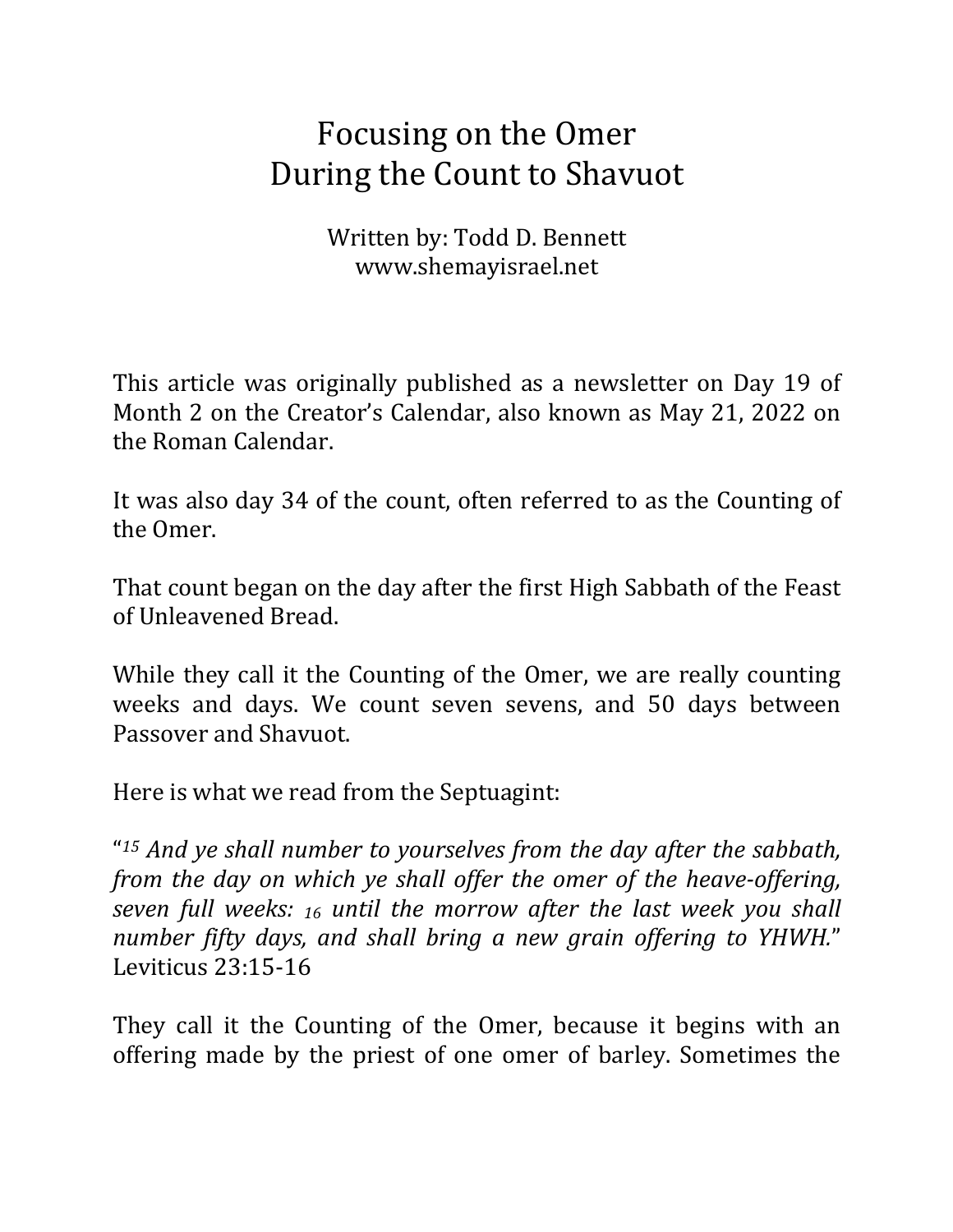emphasis on the omer is missed as translators often use the word "sheaf" instead of "omer."

There is no doubt that the word omer is used in the Hebrew text. It is the first cutting of all the barley harvest. It is the first fruits (resheet) for all the Land. The fact that it is presented by the Priest reveals that it is a singular priestly duty performed by the Priest on behalf of all the people.

The barley stalks were not waved, they were first processed into fine flour and mixed with oil and frankincense before being waved.

After that, the people would start to count while they proceeded to harvest their own crops, and the count culminates with a Feast, known as Shavuot (weeks).

"<sup>9</sup> You shall count seven weeks for yourself; begin to count the seven *weeks from the time you begin to put the sickle to the grain.* <sup>10</sup> *Then you* shall keep the Feast of Weeks to YHWH your Elohim with the tribute of *a freewill offering from your hand, which you shall give as YHWH your Elohim blesses you.*" Deuteronomy 16:9-10

So the count culminated with a Feast when everyone would appear before YHWH ay His House, built on a threshing floor, and present the first fruits (bikkurim) of their wheat harvest. (see 2 Samuel 24)

As we have discussed before, there is an intimate connection between this count, and the manna. An omer is a dry measure. It is one-tenth of an ephah according to Exodus 16:36.

This fractional one-tenth portion was the amount of manna that was sufficient for every person.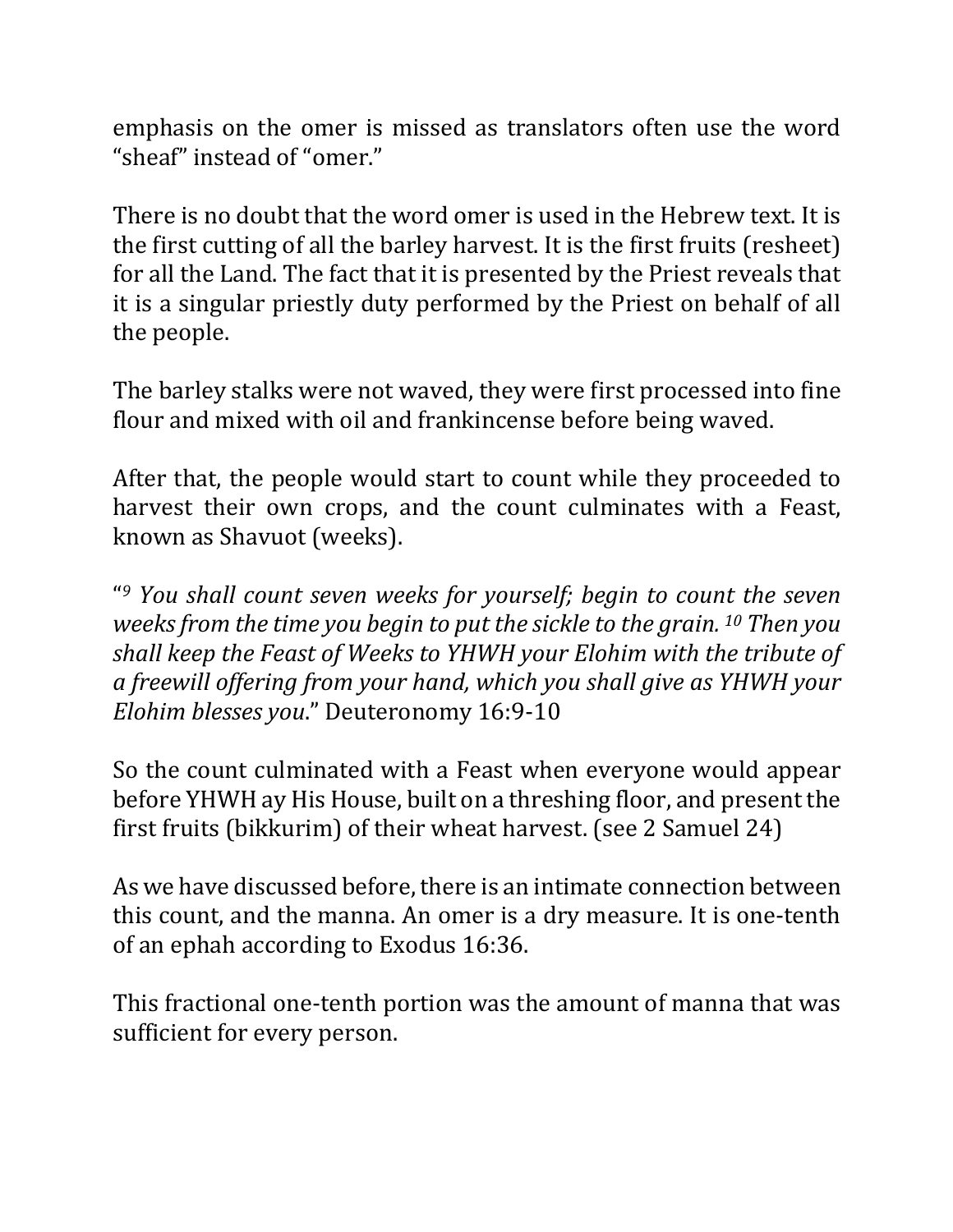"<sup>16</sup> This is the thing which YHWH has commanded: Let every man *gather it according to each one's need, one omer for each person,* according to the number of persons; let every man take for those who *are in his tent.*" Exodus 16:16

So while we are counting the omer, we cannot help but think about the manna as we proceed to the climax, which is the day after the seventh full week - Day 50.

It is on Day 50 that another offering is made, only this time it is a double portion that includes leaven.

"<sup>17</sup> You shall bring from your dwellings two wave loaves of two-tenths *of an ephah. They shall be of fine flour; they shall be baked with leaven. They are the first fruits (bikkurim)* to *YHWH.*" Leviticus 23:17

Did you notice the mention of two-tenths of an ephah? That is actually two omers, but the omer is not mentioned at Shavuot, and that appears to be intentional.

So, it seems that there is a purposeful connection between the manna, and the first barley offering that begins the count. These are the predominant references to the omer in the Scriptures.

As a result, there is an ongoing and ancient debate revolving around when the count begins, and that debate is tied to the manna.

Does the count begin on the day after the weekly Shabbat on a Sunday, or does it begin on the day after the First Shabbat of Unleavened Bread?

That is a discussion that many find difficult to grasp, because the method of counting depends upon translations and definitions. There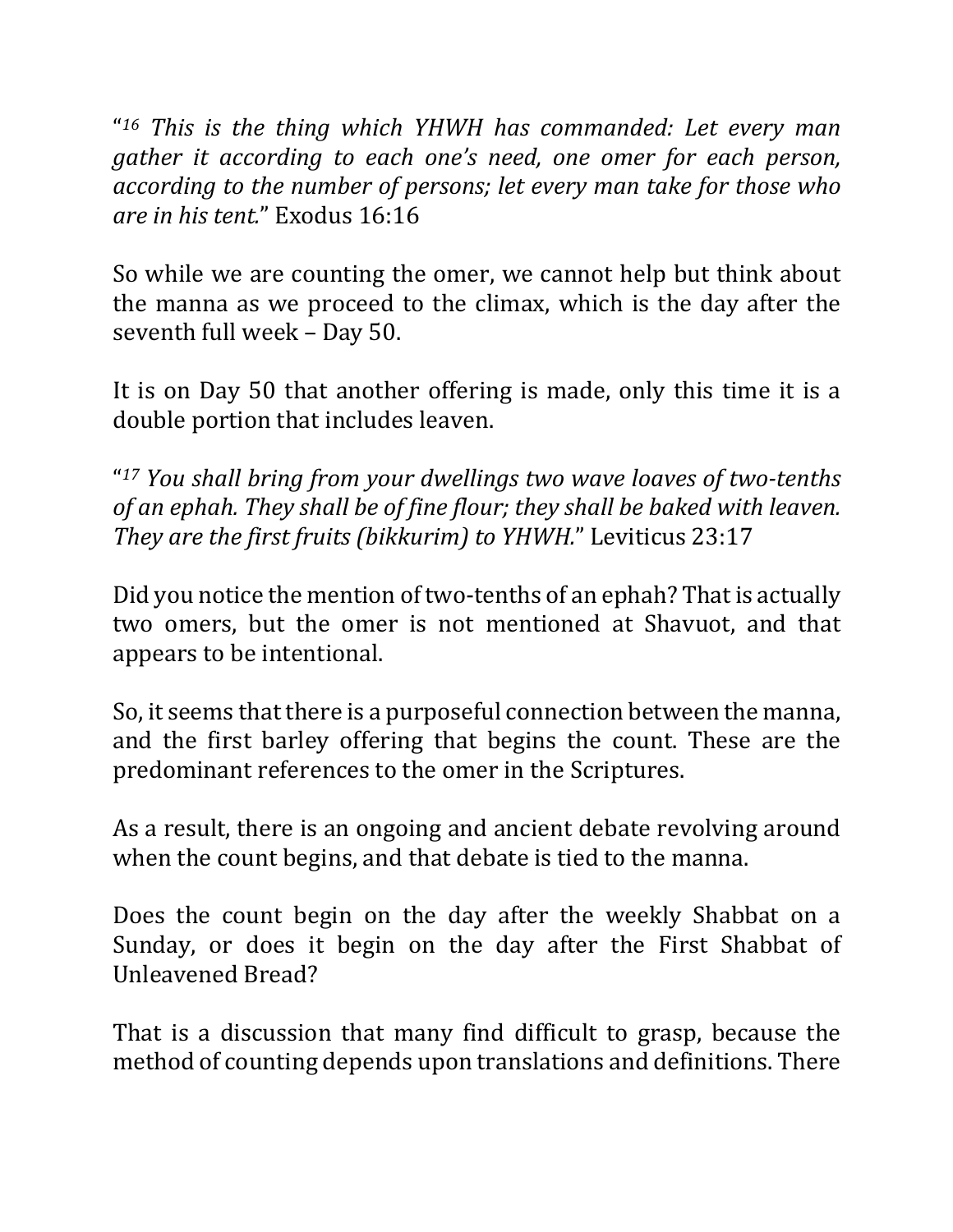is a difference of opinion and they both seem valid, depending upon the translation that you rely upon.

I have addressed the technicalities in an article titled *When Do We Celebrate Shavuot?*

The sects of Yisraelites contended with this issue in the past, just as people continue to do today.

Aside from the linguistics of the relevant texts, the ancient debate distilled down to what the count actually represented, and that is a subject worth looking in to.

After all, why not examine the meaning behind this mysterious counting exercise that occurs during the grain harvest. The act of counting is the milk, while understanding the meaning is the meat.

The argument that the count always begins on a Sunday, is supported by the belief that the manna began to be provided on a Sunday.

The original command was: "*Six days you shall gather it, but on the* seventh day, the Sabbath, there will be none." Exodus 16:26

Based upon this passage, the assumption was that the manna started on the first day - Sunday.

They considered the manna to be a transition from the bread of affliction (unleavened bread) to the bread of freedom.

On the other hand, those who believed that the count began on the day after the High Sabbath keyed it to the cessation of the manna, after Yisrael crossed the Jordan and entered the Land.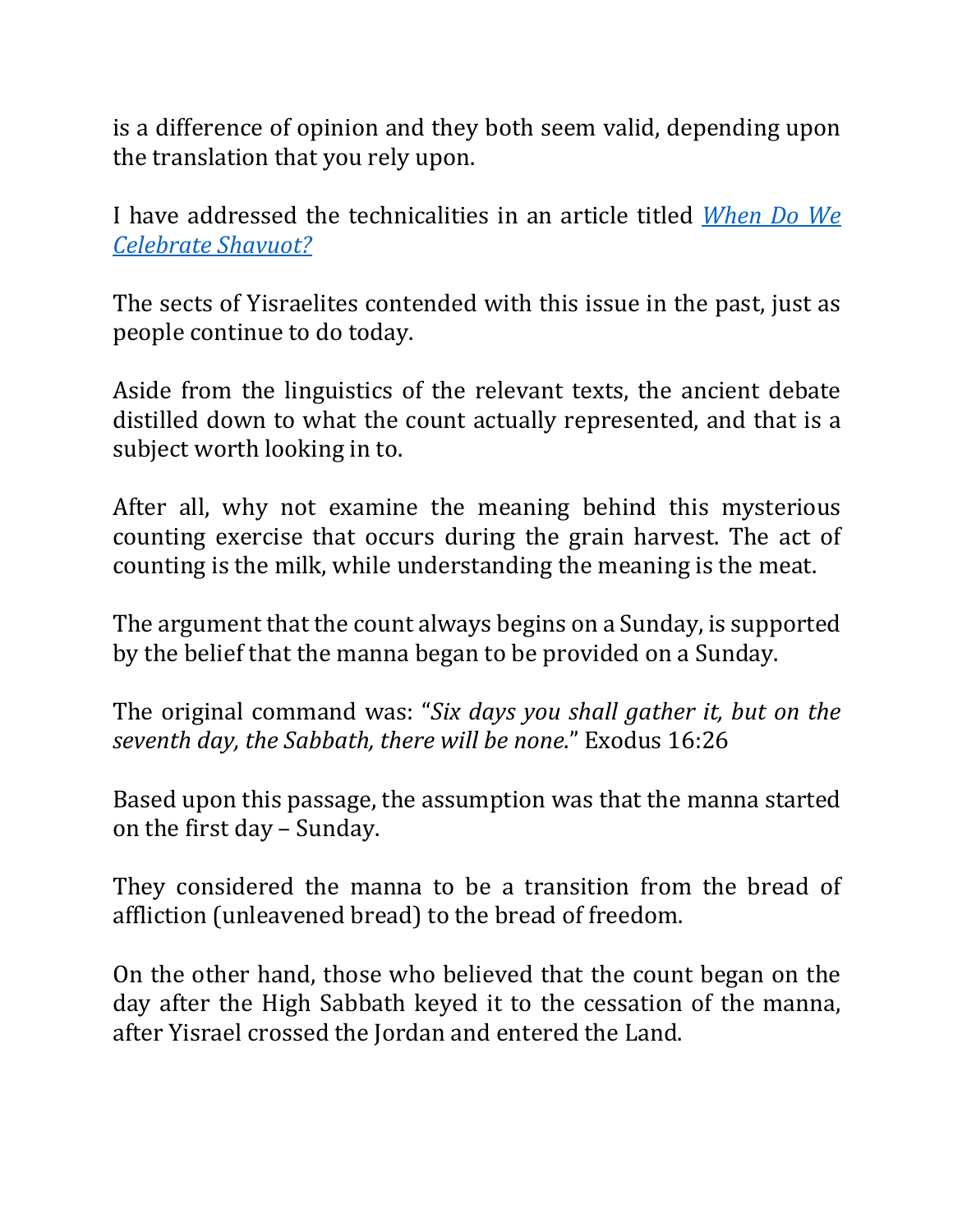They believe that the bread of freedom was not the manna in the wilderness, but rather the bread that they consumed when they finally entered the Land, as described in Joshua.

"<sup>10</sup> Now the children of Yisrael camped in Gilgal, and kept the Passover *on the fourteenth day of the month at twilight on the plains of Jericho.* <sup>11</sup> And they ate of the produce of the land on the day after the Passover, *unleavened bread and parched grain, on the very same day.* <sup>12</sup> *Then the manna ceased on the day after they had eaten the produce of the land;* and the children of Yisrael no longer had manna, but they ate the food *of the land of Canaan that year.*" Joshua 5:10-12

It is clear that the manna was not the goal. It was supposed to be temporary provision in the wilderness, but became life support, while one generation waited in the wilderness for the previous to die off.

It was not the ultimate berakah that YHWH had planned for His people. It was a temporary measure - literally.

While the children of Yisrael were redeemed and delivered through the Passover, they were not truly free until they entered into the Land. The wilderness was not the fulfillment of the promises.

So then, it seems that the true bread of freedom was not the manna in the wilderness. Rather, it was the bread that they ate from the Land that YHWH planted them in. (see Jeremiah  $42:10$ )

Immediately upon entering the Land they circumcised the males and celebrated Passover. That means they were not observing the Appointed Times in the wilderness. They were not free to celebrate while they were uncircumcised.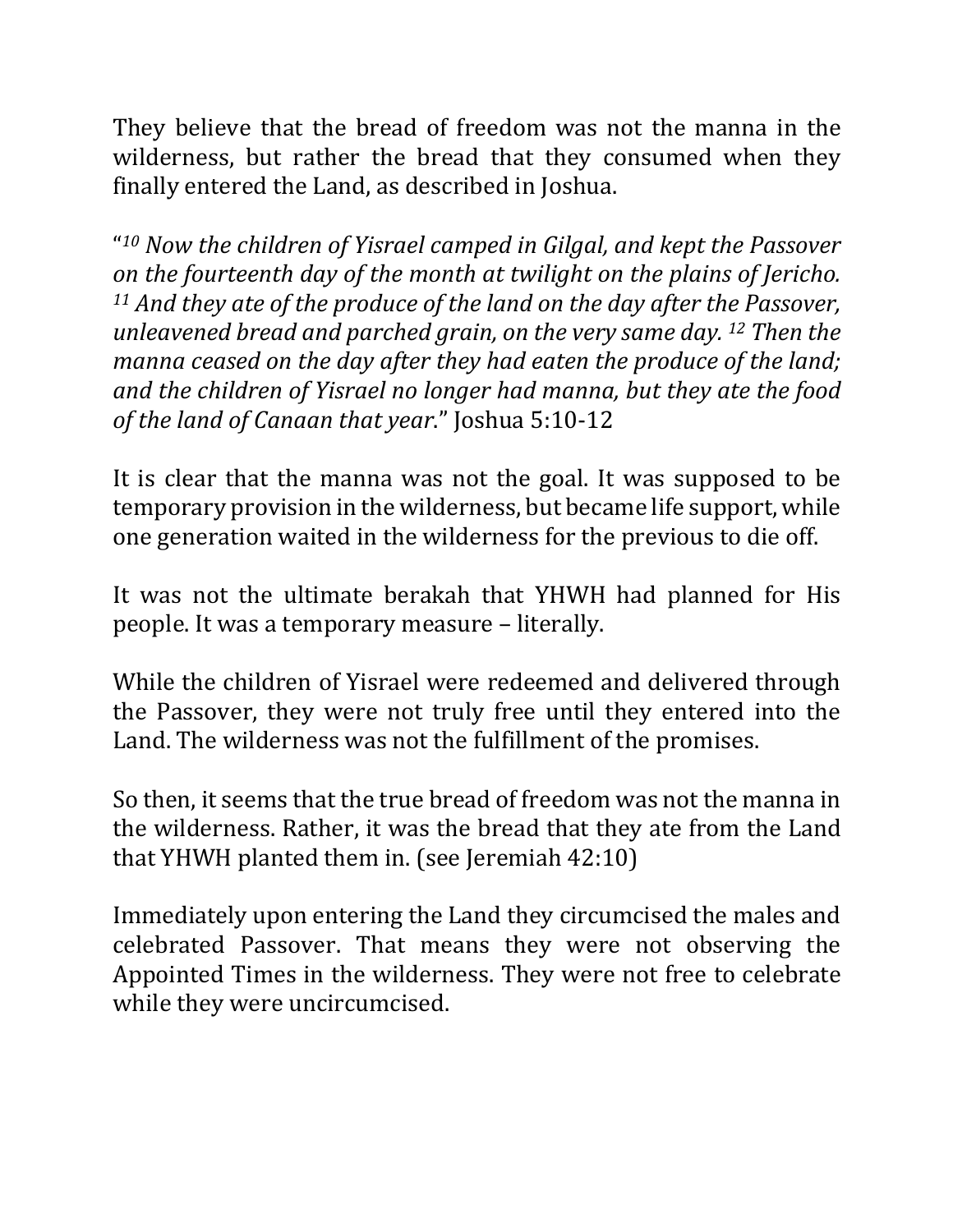When the manna stopped, they transitioned back to Unleavened Bread until the conclusion of the seven-day Feast of Unleavened Bread.

We then read an interesting account of the conquest of Jericho, that contains a counting involving seven times seven, followed by a long blast of the shofar, but it was not just any normal shofar blast.

Here the text from a common English translation of the instructions given to Joshua.

"<sup>2</sup> . . . See! I have given Jericho into your hand, its king, and the mighty *men of valor.* <sup>3</sup> *You shall march around the city, all you men of war; you shall go all around the city once. This you shall do six days.* <sup>4</sup> *And seven* priests shall bear seven trumpets of rams' horns (Yovelim shofarot) *before the ark. But the seventh day you shall march around the city seven times, and the priests shall blow the trumpets.* <sup>5</sup> *It shall come to pass,* when they make a long blast with the ram's horn (Yovel horn), and *when* you hear the sound of the trumpet (shofar), that all the people shall shout with a great shout; then the wall of the city will fall down *flat. And the people shall go up every man straight before him.*" *Joshua* 6:1-5

I included Hebrew words that do not translate through into the English. Specifically, the fact that the shofar blast is called a Yovel shofar.

The fact that the Jubilee is connected with Joshua (Yahushua) is no coincidence. Joshua is a pattern for Messiah Yahushua. That is why they bear the same name.

And don't forget it was Moses who changed his name from Hosea to Yahushua, right before he led the recon mission into the Land. (Numbers 13:3-16) The first time he entered the Land, it was as a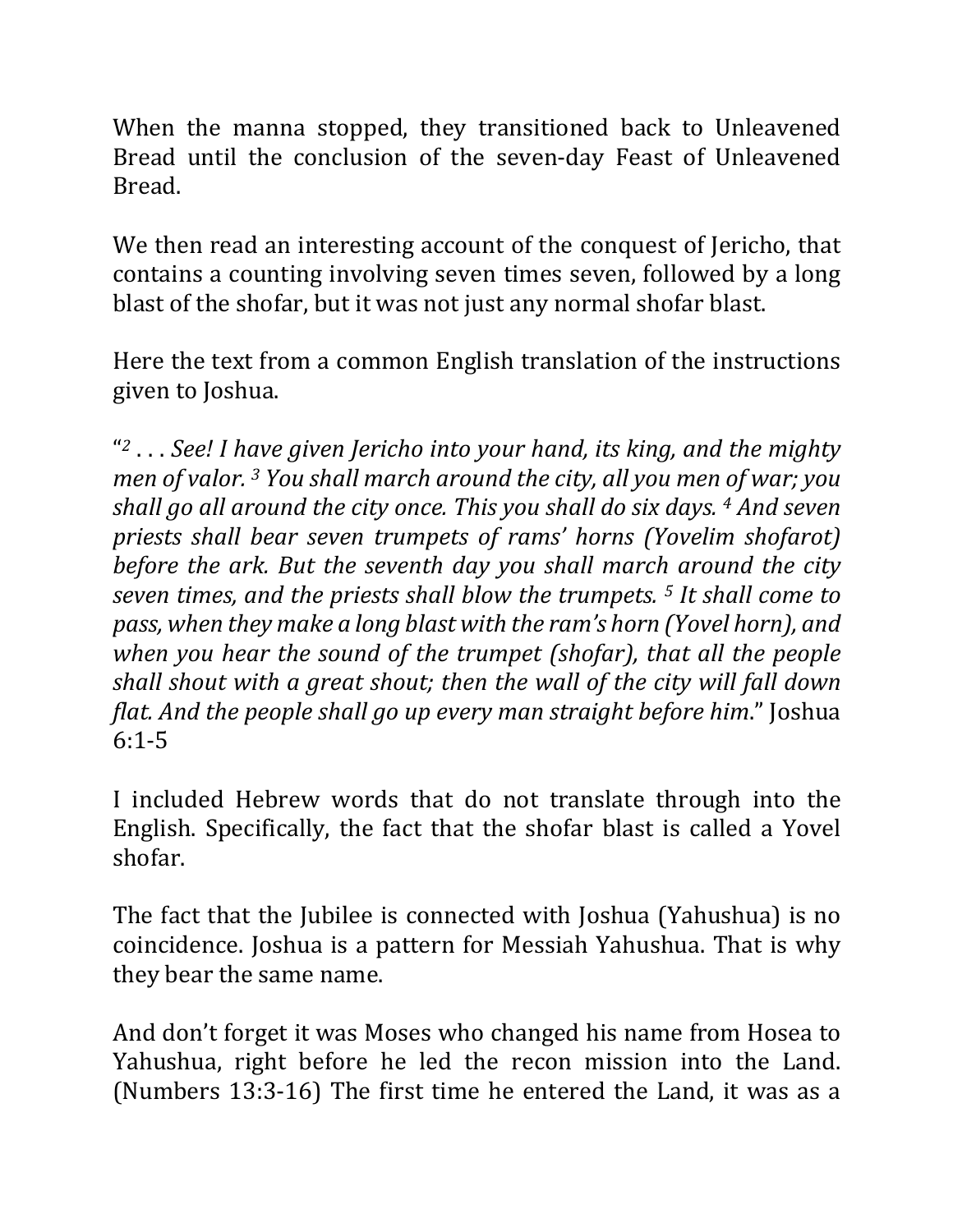servant. The second time he entered as a Commander of the Tribes of Yisrael.

This is highly significant, and we expect this pattern to be fulfilled through Yahushua the Messiah.

Of course the Commandment concerning the Yovel is all about being restored to the Land of your inheritance.

"<sup>8</sup> And you shall number seven sabbaths of years unto thee, seven times *seven years;* and the space of the seven sabbaths of years shall be unto *thee forty and nine years.* <sup>9</sup> *Then you shall cause the shofar blast to pass over* on the tenth day of the seventh month, in the day of atonement *shall you make the shofar sound throughout all your land.* <sup>10</sup> *And ye shall set apart the fiftieth year, and proclaim liberty throughout all the Land unto all the inhabitants thereof: it shall be a Jubilee (yovel) unto you;* and you shall return every man unto his possession, and you shall *return every man unto his family.* <sup>11</sup> *A Jubilee* (yovel) shall that fiftieth *year be unto you: you shall not sow, neither reap that which grows of itself in it, nor gather the grapes in it of your vine undressed.* <sup>12</sup> *For it is the Jubilee; it shall be set apart unto you: you shall eat the increase thereof out of the field.* <sup>13</sup> In the year of this Jubilee (yovel) you shall *return every man unto his possession.*" Leviticus 25:8-13

So there is a clear connection with the omer count, and the Jubilee. I hope you can see that the counting of the omer we are in the midst of has real purpose.

We are actually reminded of the Jubilee every year as we rehearse this annual moad. We are supposed to be considering the future during this rehearsal that occurs in the midst of the grain harvest.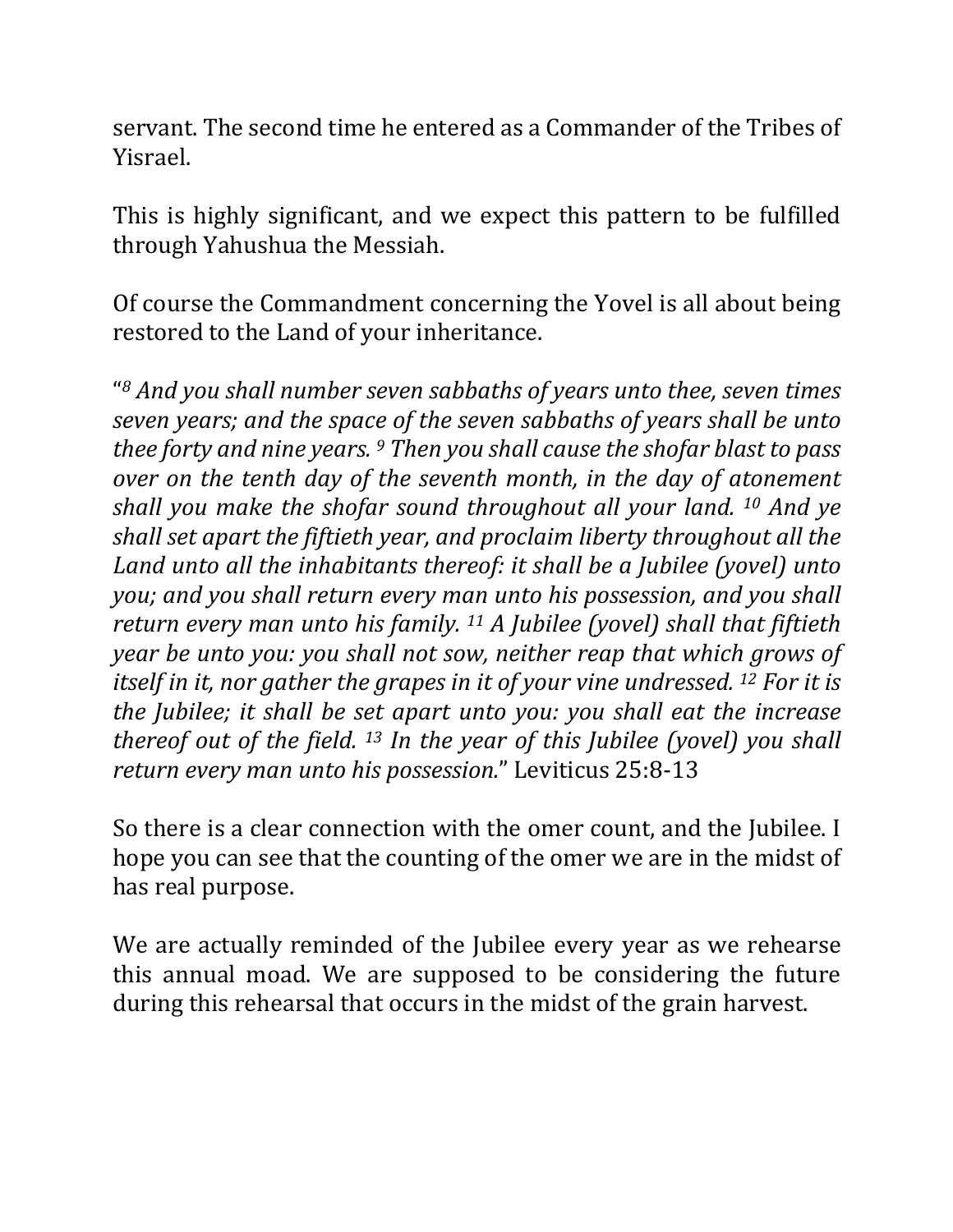Just as we are counting seven weeks that span from the resheet barley to the bikkurim wheat, YHWH has been counting weeks from the very beginning – b'resheet.

From the first Hebrew word in the Scriptures  $-$  b'resheet  $-$  we can discern the hidden message of a house (beit) for a son (bar), through a Covenant (brit) of fire (esh).

It is all contained in the Hebrew word b'resheet, and it will be fulfilled with a bride through a marriage Covenant, that can dwell with the Son, in His House, in His Land.

So during this time of harvest, we should be longing to be in the Land that YHWH provides, as a bride, eating the bread of freedom.

I always encourage people to read the Book of Ruth during this time, because it reveals the pattern for Joseph's return to the Land. Take for instance the fact that Ruth gleaned an ephah of barley  $-10$  omers. (see Ruth 2:17) We are waiting for the ten tribes to be revealed, and gleaned from the earth during the grain harvest, so that they can enter into the marriage Covenant renewed by the Messiah.

The bread of freedom is not the unleavened bread eaten during a journey, but the bread that has time to rise when we dwell peacefully in the Land.

Those who recognize Yahushua as the Messiah and are covered by His blood share this hope, and long for the Yovel, when we can be restored to the Land. That hope should be the focus of our counting.

Ultimately, the ancient debate concerning the start of the count was settled by Yahushua and the Set Apart Spirit long ago.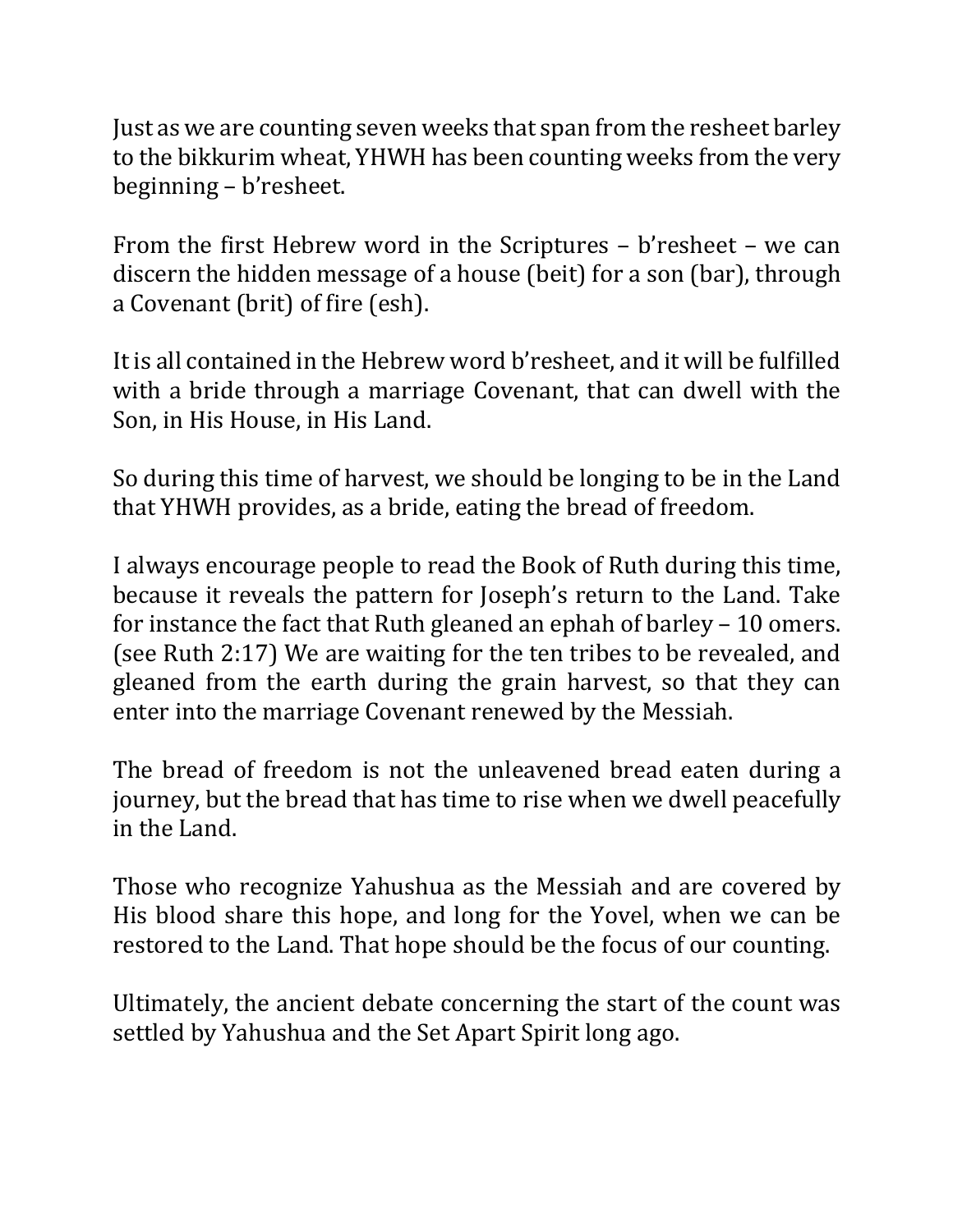During the time of Yahushua, we know that the majority of Yisraelites began the count from the day after the first High Sabbath of Unleavened Bread.

Acts 2:1 described a time "when the Day of Shavuot had fully come." In other words, the counting of weeks and days had completed.

The text continues: "... they were all with one accord in one place. <sup>2</sup> And suddenly there came a sound from heaven, as of a rushing mighty *wind, and it filled the whole house where they were sitting.* 3 *Then there appeared to them divided tongues, as of fire, and one sat upon each of them.* <sup>4</sup> *And they were all filled with the Set Apart Spirit and began to speak with other languages, as the Spirit gave them utterance.* <sup>5</sup> *And there* were dwelling in Jerusalem Yahudim, devout men, from every *nation under heaven.* <sup>6</sup> *And when this sound occurred, the multitude came together, and were confused, because everyone heard them speak in his own language.*" Acts 2:1-6

Remember that these tongues were understandable languages. The gift of "languages" was given so that the Good News of Yahushua could be preached to the Nations.

I have previously discussed the Shavuot connection between the Tower of Babel, Mount Sinai and Jerusalem in Acts 2. This is all part of the "big picture" that YHWH has planned to restore His Creation.

That is why it is important to be "in one accord and in one place." The Spirit sealed the debate for good, and the Spirit confirmed the Count through the events described in Acts 2.

Those who follow Yahushua and are filled with the Spirit need to move beyond the debate about when to count, and turn our focus on why we count.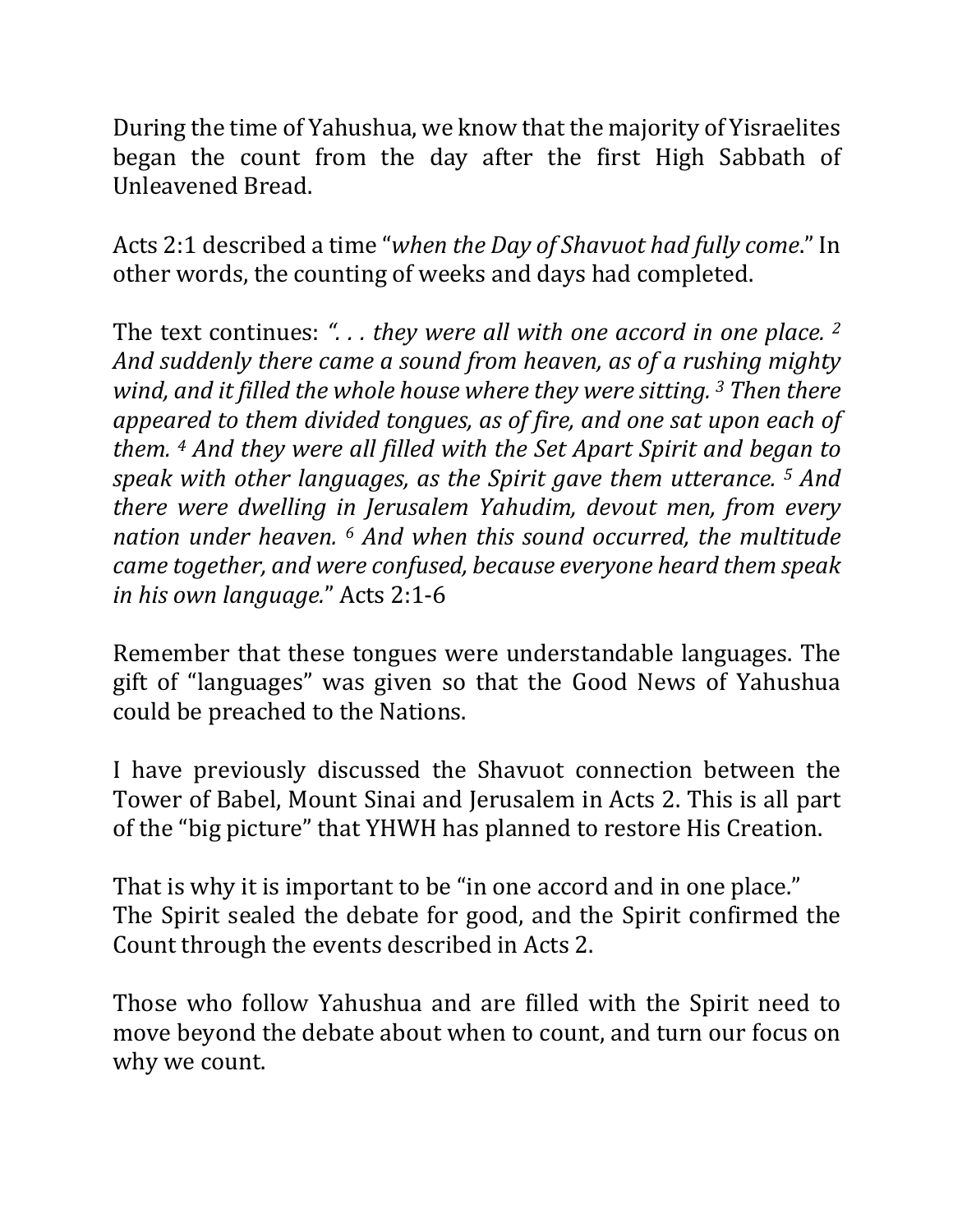I count weeks and days, because I want to leave Egypt, come out of the wilderness and sound of the Yovel Shofar. I want to eat the bread of freedom at the Marriage Supper with my Commander and King Yahushua.

I want to dwell in the Land where YHWH provides the soil, the seed, the water and the sun. While the harvest requires work during the count, there is provision beyond the counting.

That is why the Appointed Times do not end at Shavuot. There are better promises ahead. They await us in the Garden where the fruit is located, but only for those in the Covenant.

As you continue to count, don't forget that there is much more significance in the omer. It is often veiled as "a tenth part of an ephah."

For instance, the sin offering for the poorest for certain trespasses is one-tenth of an ephah (a omer). Leviticus 5:11

The daily grain offering offered by the High Priest at the morning and evening is one-tenth of an ephah (a omer). Leviticus 6:20

The offering of jealousy for a suspected unfaithful wife is one-tenth of an ephah (a omer). Numbers 5:15

This is just a sampling of the instances where a omer is present, but not obvious.

As a result, I encourage you to use this time to continue to stay focused on the omer. I know that it will become much more than a simple task of counting, as you discover the omer in the plan of Elohim.